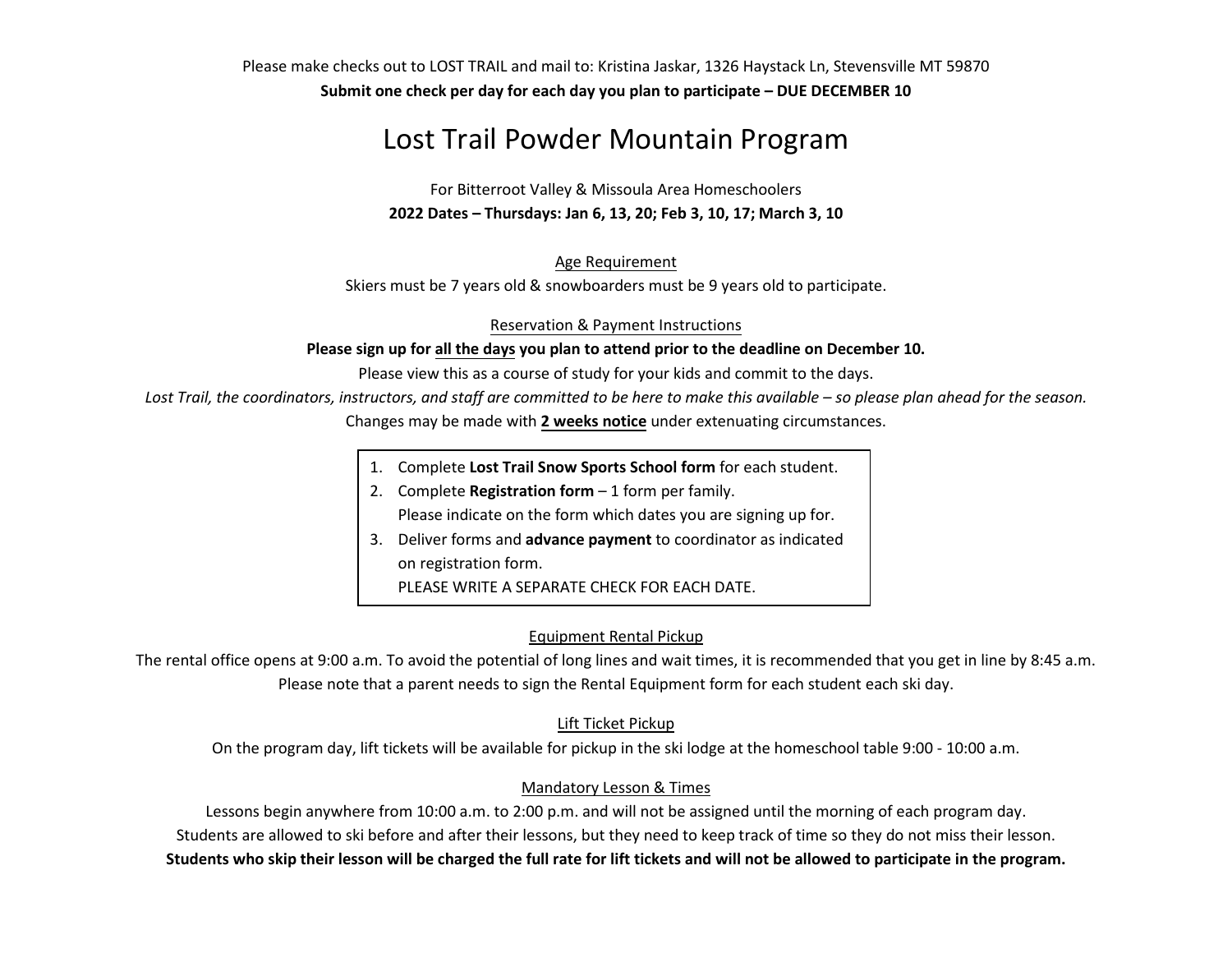# **Lost Trail Powder Mountain Program**

### **for Bitterroot Valley and Missoula Area Homeschoolers**

## **EVENT DATES – Please check dates participating**

| Jan 6 | $\sim$<br>Jan 13 | Jan 20 | Feb <sub>&gt;</sub> | Feb 10 | Feb 1, | Mar <sub>3</sub> | <b>Mar 10</b> |
|-------|------------------|--------|---------------------|--------|--------|------------------|---------------|
|       |                  |        |                     |        |        |                  |               |

### **Registration and Payment Calculation – DUE DECEMBER 10**

| Parent's Names                                                                                                                 |     |                        |         |                             |            |                   |        |              |               |       |
|--------------------------------------------------------------------------------------------------------------------------------|-----|------------------------|---------|-----------------------------|------------|-------------------|--------|--------------|---------------|-------|
| Phone                                                                                                                          |     |                        |         |                             |            |                   |        |              |               |       |
| Address                                                                                                                        |     |                        |         |                             |            |                   |        |              |               |       |
| Email                                                                                                                          |     | <b>Student Rentals</b> |         | <b>Student Lift Tickets</b> |            | <b>Chaperones</b> |        |              |               |       |
|                                                                                                                                |     | Season                 |         |                             |            | Student           |        |              |               |       |
|                                                                                                                                |     | Pass                   | Student | Student                     | Student    | <b>Board</b>      | Chap.  | Chap.        | Chap.         |       |
|                                                                                                                                |     | Holder                 | Ski     | <b>Board</b>                | Skier Lift | Lift              | Ski    | <b>Board</b> | Lift          |       |
|                                                                                                                                |     | (lesson                | Rental  | Rental                      | Ticket     | Ticket            | Rental | Rental       | <b>Ticket</b> |       |
| Name                                                                                                                           | Age | only $$10)$            | \$0\$   | \$10                        | \$30       | \$30              | \$10   | \$20         | \$25          | Total |
| 1.                                                                                                                             |     |                        |         |                             |            |                   |        |              |               |       |
| 2.                                                                                                                             |     |                        |         |                             |            |                   |        |              |               |       |
| 3.                                                                                                                             |     |                        |         |                             |            |                   |        |              |               |       |
| 4.                                                                                                                             |     |                        |         |                             |            |                   |        |              |               |       |
| 5.                                                                                                                             |     |                        |         |                             |            |                   |        |              |               |       |
| <b>CHAPERONES</b>                                                                                                              |     |                        |         |                             |            |                   |        |              |               |       |
| 1.                                                                                                                             |     |                        |         |                             |            |                   |        |              |               |       |
| 2.                                                                                                                             |     |                        |         |                             |            |                   |        |              |               |       |
| <b>Grand Total (per day)</b><br>Each homeschooling family may purchase ONE chaperone lift ticket per day at the reduced price. |     |                        |         |                             |            |                   |        |              |               |       |

Please make checks (ONE PER DAY) out to **LOST TRAIL** and mail to: Kristina Jaskar, 1326 Haystack Ln, Stevensville MT 59870